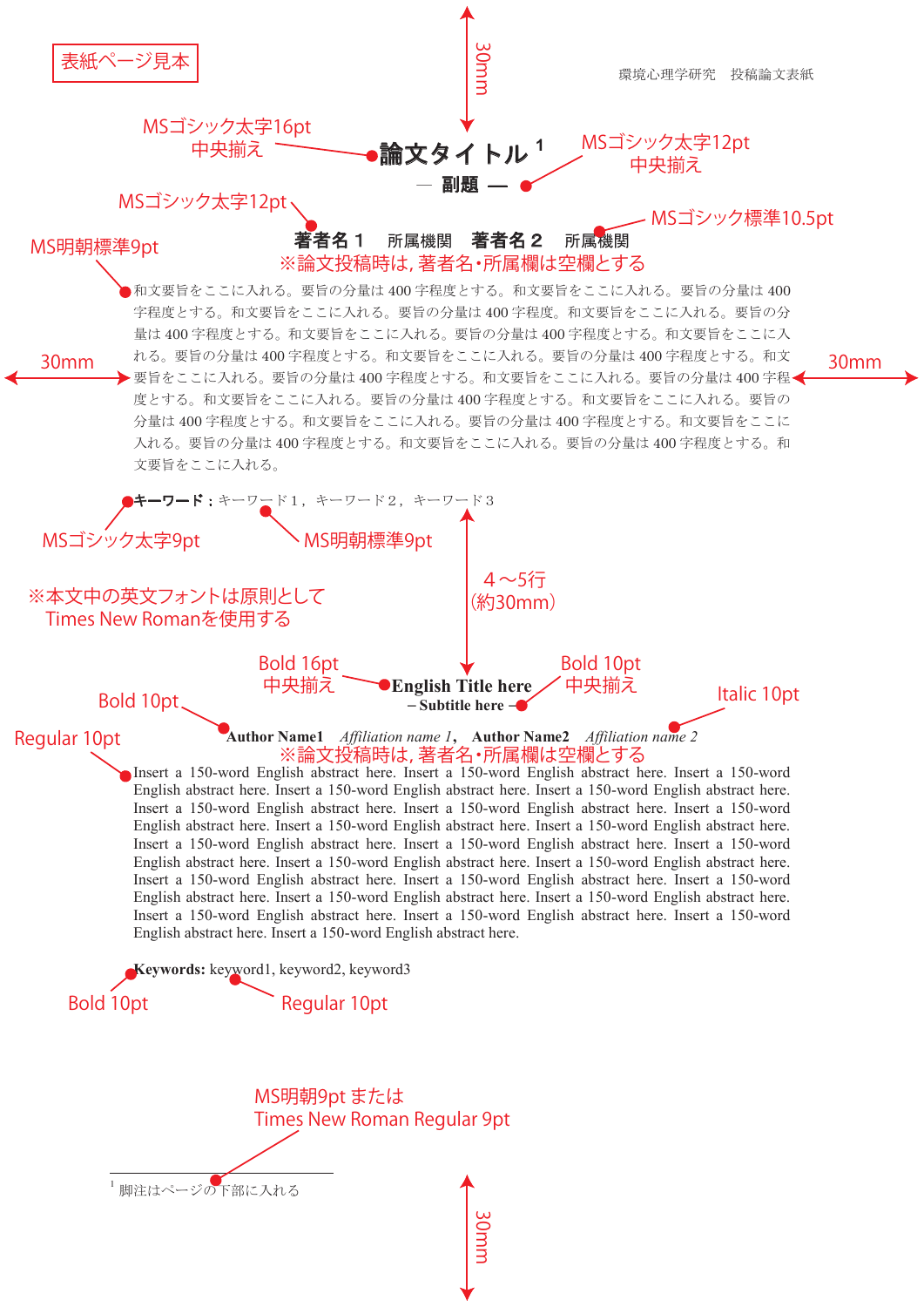$$
\frac{\mathbf{\hat{m}}\mathbf{\hat{x}}^{\prime}\mathbf{y} - \mathbf{\hat{y}}\mathbf{\hat{y}}\mathbf{\hat{x}}}{2}
$$

論文本文をここに入れる。論文本文をここに入 れる。論文本文をここに入れる。論文本文をここ に入れる。論文本文をここに入れる。論文本文を ここに入れる。論文本文をここに入れる。論文本 文をここに入れる。論文本文をここに入れる。 25mm

大見出し

▶大見出し 前後空白0.5行

論文本文をここに入れる。論文本文をここに入 れる。論文本文をここに入れる。論文本文をここ に入れる。論文本文をここに入れる。論文本文を ここに入れる。論文本文をここに入れる。論文本 文をここに入れる。論文本文をここに入れる。論 中見出し <sub>文本文をここに入れる。論文本文をここに入れる。</sub>

## ▶中見出し 前後空白0.5行

10

論文本文をここに入れる。論文本文をここに入 れる。論文本文をここに入れる。論文本文をここ に入れる。論文本文をここに入れる。論文本文を ここに入れる。論文本文をここに入れる。論文本 文をここに入れる。論文本文をここに入れる。論 小見出し 文本文をここに入れる。

> ○ 小見出し 論文本文をここに入れる。論文本文 をここに入れる。論文本文をここに入れる。論文 本文をここに入れる。論文本文をここに入れる。 論文本文をここに入れる。論文本文をここに入れ  $5^{\circ}$

論文本文をここに入れる。論文本文をここに入 れる。論文本文をここに入れる。論文本文をここ に入れる。論文本文をここに入れる。論文本文を ここに入れる。論文本文をここに入れる。論文本 文をここに入れる。論文本文をここに入れる。論 文本文をここに入れる。論文本文をここに入れる。 論文本文をここに入れる。論文本文をここに入れ る。論文本文をここに入れる。論文本文をここに 入れる。

論文本文をここに入れる。論文本文をここに入 れる。論文本文をここに入れる。論文本文をここ に入れる。論文本文をここに入れる。論文本文を ここに入れる。論文本文をここに入れる。論文本 文をここに入れる。論文本文をここに入れる。論 文本文をここに入れる。論文本文をここに入れる。 論文本文をここに入れる。論文本文をここに入れ る。論文本文をここに入れる。論文本文をここに 入れる。

論文本文をここに入れる。論文本文をここに入 れる。論文本文をここに入れる。論文本文をここ に入れる。論文本文をここに入れる。論文本文を ここに入れる。論文本文をここに入れる。論文本 文をここに入れる。論文本文をここに入れる。論 文本文をここに入れる。論文本文をここに入れる。 論文本文をここに入れる。論文本文をここに入れ▲ る。論文本文をここに入れる。論文本文をここに 入れる。

25mm



25mm

Figure 1. 図のキャプション



Figure 2. 図のキャプション図のキャプション図のキ ャプション図のキャプション

| Table 1. 表のタイトル |      |      |
|-----------------|------|------|
|                 | 測定条件 |      |
|                 | 条件 A | 条件 B |
| 平均              | 12.5 | 14.5 |
| SD              | 12   | 13   |

論文本文をここに入れる。論文本文をここに入 れる。論文本文をここに入れる。論文本文をここ に入れる。論文本文をここに入れる。論文本文を ここに入れる。論文本文をここに入れる。論文本 文をここに入れる。論文本文をここに入れる。論 文本文をここに入れる。論文本文をここに入れる。 論文本文をここに入れる。論文本文をここに入れ る。論文本文をここに入れる。

論文本文をここに入れる。論文本文をここに入 れる。論文本文をここに入れる。論文本文をここ に入れる。論文本文をここに入れる。論文本文を

25mm